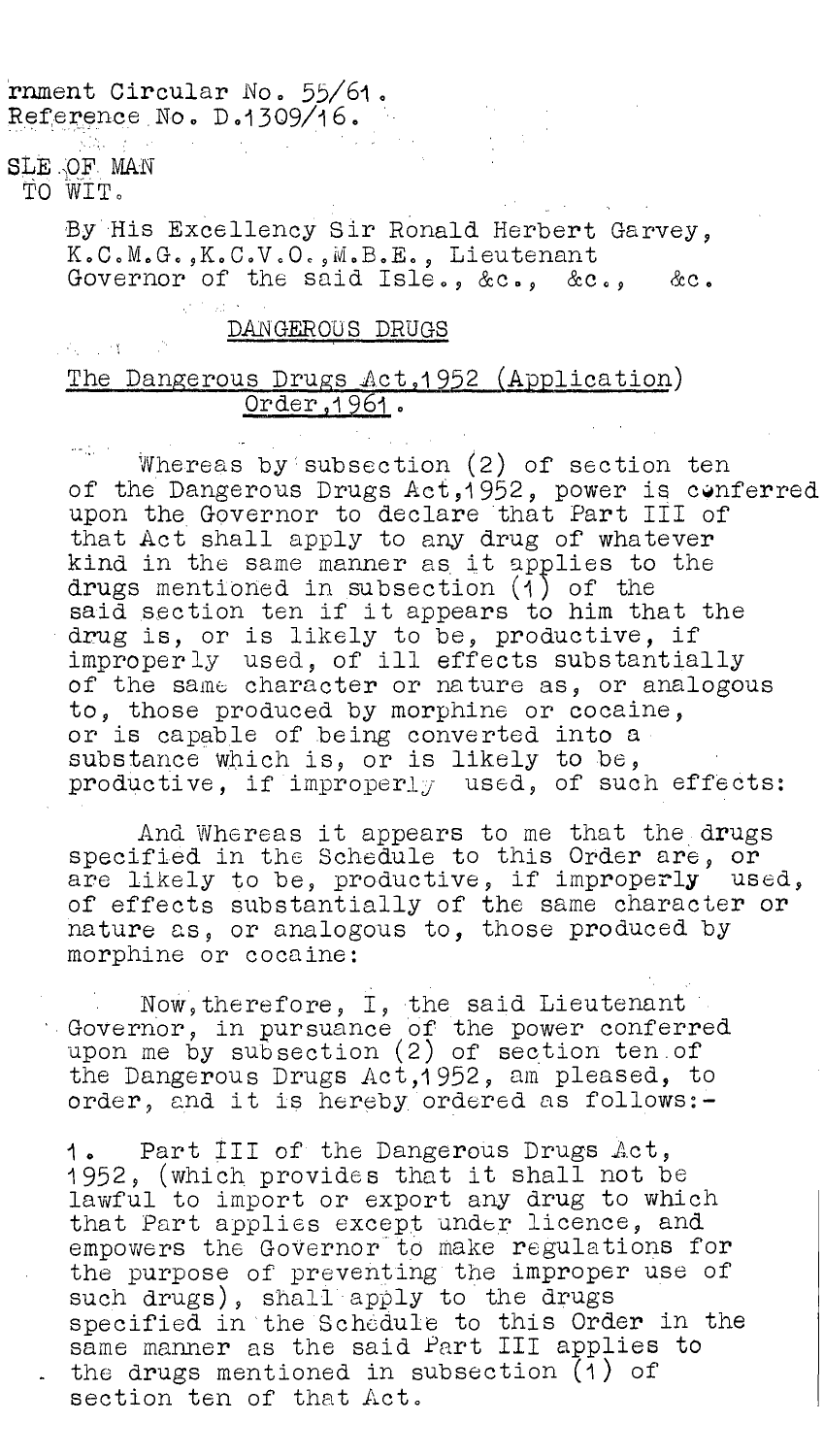2. This Order may be cited as the Dangerous Drugs Act, 1952 (Application ) Order, 1961, and shall come into operation on the date hereof.

GIVEN'under my hand this 18th day of May, 1961.

## R.H.GARVEY,

Lieutenant Governor.

## SCHEDULE

Allylprodine (3-allyl-l-methy1-4-pheny1-4 propionoxypiperidine), its salts and any preparation admixture, extract or other substance containing any proportion of allylprodine;

Clonitazene (2-p-chlorobenzy1-1-(2 diethylaminoethyl)-5-nitrobenzimidazole), its salts and any preparation,admixture, extract or -other substance containing any proportion of clonitazene;

Diphenoxylate (ethy1-1-(3-cYano-3:3 diphenylpropy1)-4-phenylpiperidine-4carboxylate ), its salts and any preparation, .admixture, extract or other substance containing any proportion of diphenoxylate;

Etonitazene-(1-(2-diethylaminoethyl)-2-pethoxybenzy1-5-nitrobenzimidazole), its salts and any preparation, admixture, extract or other

substance containing any proportion of etonitazene;

Hydromorphinol (14-hydroxydihydromorphine), its salts, and any preparation admixture, extract or other substance containing any proportion of hydromorphinol;

Levophenacylmorphan ((-)-3-hydroxy-Nphenacylmorphinan), its salts and any preparation, admixture, extract or other substance containing any proportion of levophenacylmorphan;

Metazocine  $(2^1 - hydroxy-2:5:9-trimethy1-$ 6:7-benzomorphan), its salts and any • preparation,admixture, extract or other substance containing any proportion of metazocine;